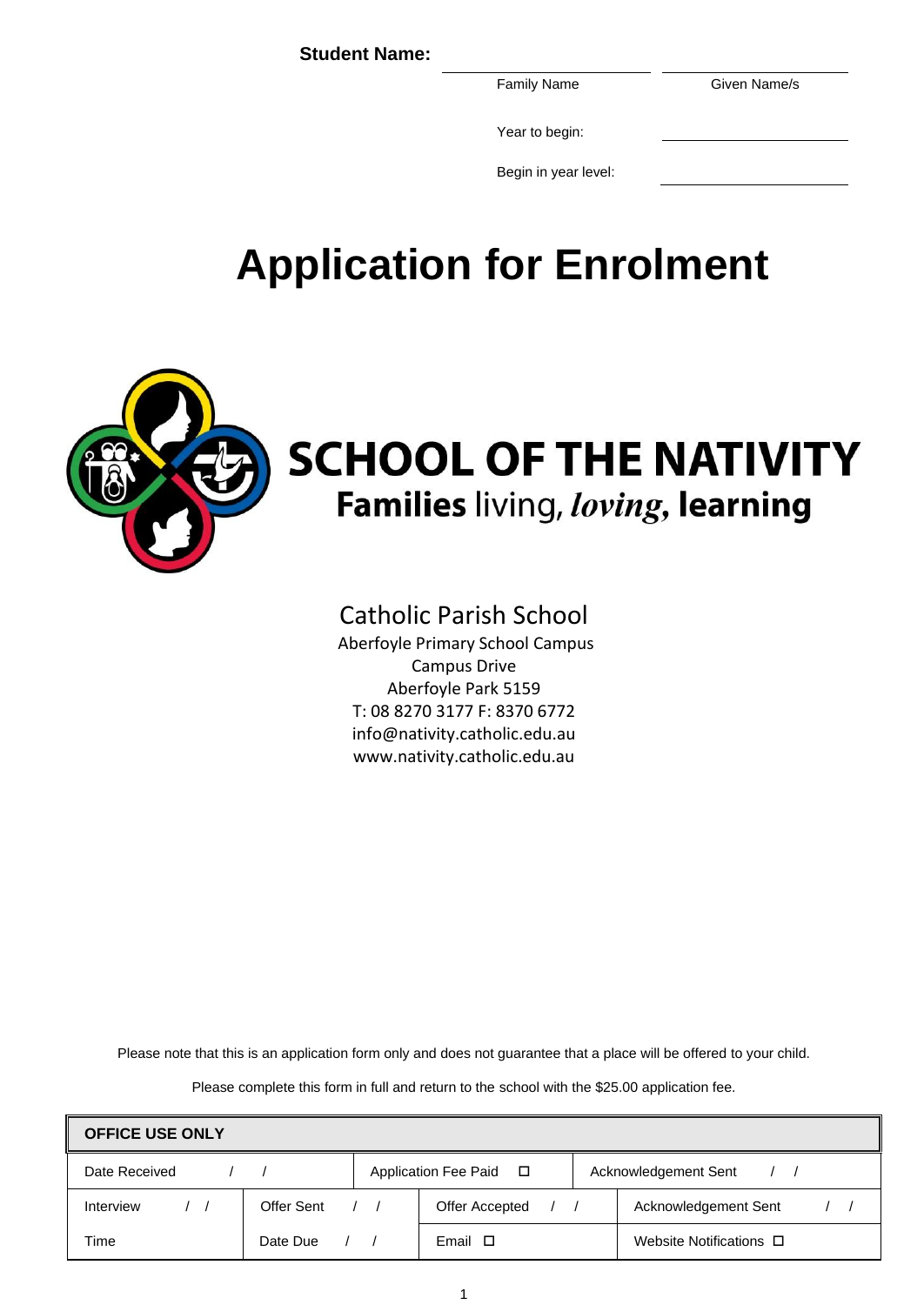# **STUDENT DETAIL**

| Family Name:                                                  | Given Name/s:                 |                                                             |             |
|---------------------------------------------------------------|-------------------------------|-------------------------------------------------------------|-------------|
| Male / Female<br>Birth Date:<br>Unspecified<br>(Circle)       | Beginning Date                | Year:<br>Term:                                              | Year Level: |
| Address:                                                      |                               |                                                             | Postcode:   |
| Main Language:                                                | Main Language Spoken at Home: |                                                             |             |
| Is your child of Aboriginal or Torres Strait Islander Origin? | <b>No</b>                     | Yes, Aboriginal<br>Yes, Torres Strait Islander<br>Yes, Both | ن           |

## **Background**

| Country of Birth:                             | Arrival date in Australia, if born overseas: |  |  |  |  |  |  |
|-----------------------------------------------|----------------------------------------------|--|--|--|--|--|--|
| Nationality:                                  | Visa (if not Australian citizen):            |  |  |  |  |  |  |
| Year first enrolled in a school in Australia: | Visa Type:<br>Visa Number:                   |  |  |  |  |  |  |
|                                               | Date Granted:<br>Expiry Date:                |  |  |  |  |  |  |

#### **Education**

| <b>Current School</b>                                                                                                    | <b>Current Year Level</b> |    |
|--------------------------------------------------------------------------------------------------------------------------|---------------------------|----|
| Previous Schools and Pre-schools (include Kindergarten up to present time) (Attach separate sheet for more, if required) |                           |    |
|                                                                                                                          | From                      | to |
| 2                                                                                                                        | From                      | to |
| 3                                                                                                                        | From                      | to |
|                                                                                                                          | From                      | to |

### **Religious**

| Religion          |               |      | Present Parish of Worship |               |      |
|-------------------|---------------|------|---------------------------|---------------|------|
| <b>Sacraments</b> | <b>Parish</b> | Year | <b>Sacraments</b>         | <b>Parish</b> | Year |
| <b>Baptism</b>    |               |      | Reconciliation            |               |      |
| Confirmation      |               |      | Eucharist                 |               |      |

| <b>FAMILY DETAILS</b>                                    |            | <b>Parent 1/Guardian 1</b> |          |          |          | <b>Parent 2/Guardian 2</b> |           |          |          |             |
|----------------------------------------------------------|------------|----------------------------|----------|----------|----------|----------------------------|-----------|----------|----------|-------------|
| Title                                                    |            |                            |          |          |          |                            |           |          |          |             |
| <b>Family Name</b>                                       |            |                            |          |          |          |                            |           |          |          |             |
| Given Name                                               |            |                            |          |          |          |                            |           |          |          |             |
| Home/Work<br><b>Contact Details</b>                      | H          |                            |          | W        |          | H                          |           |          | W        |             |
| Mobile                                                   |            |                            |          |          |          |                            |           |          |          |             |
| Email                                                    |            |                            |          |          |          |                            |           |          |          |             |
| Occupation                                               |            |                            |          |          |          |                            |           |          |          |             |
| Occupation Group (refer list, page 7)                    | $\Box$ 1   | $\Box$ 2                   | $\Box$ 3 | $\Box$ 4 | $\Box$ 8 | $\square$ 1                | $\Box$ 2  | $\Box$ 3 | $\Box$ 4 | $\square$ 8 |
| Employer                                                 |            |                            |          |          |          |                            |           |          |          |             |
| If not employed, do you receive a<br>government benefit? | $\Box$ Yes | $\Box$ No                  |          |          |          | $\Box$ Yes                 | $\Box$ No |          |          |             |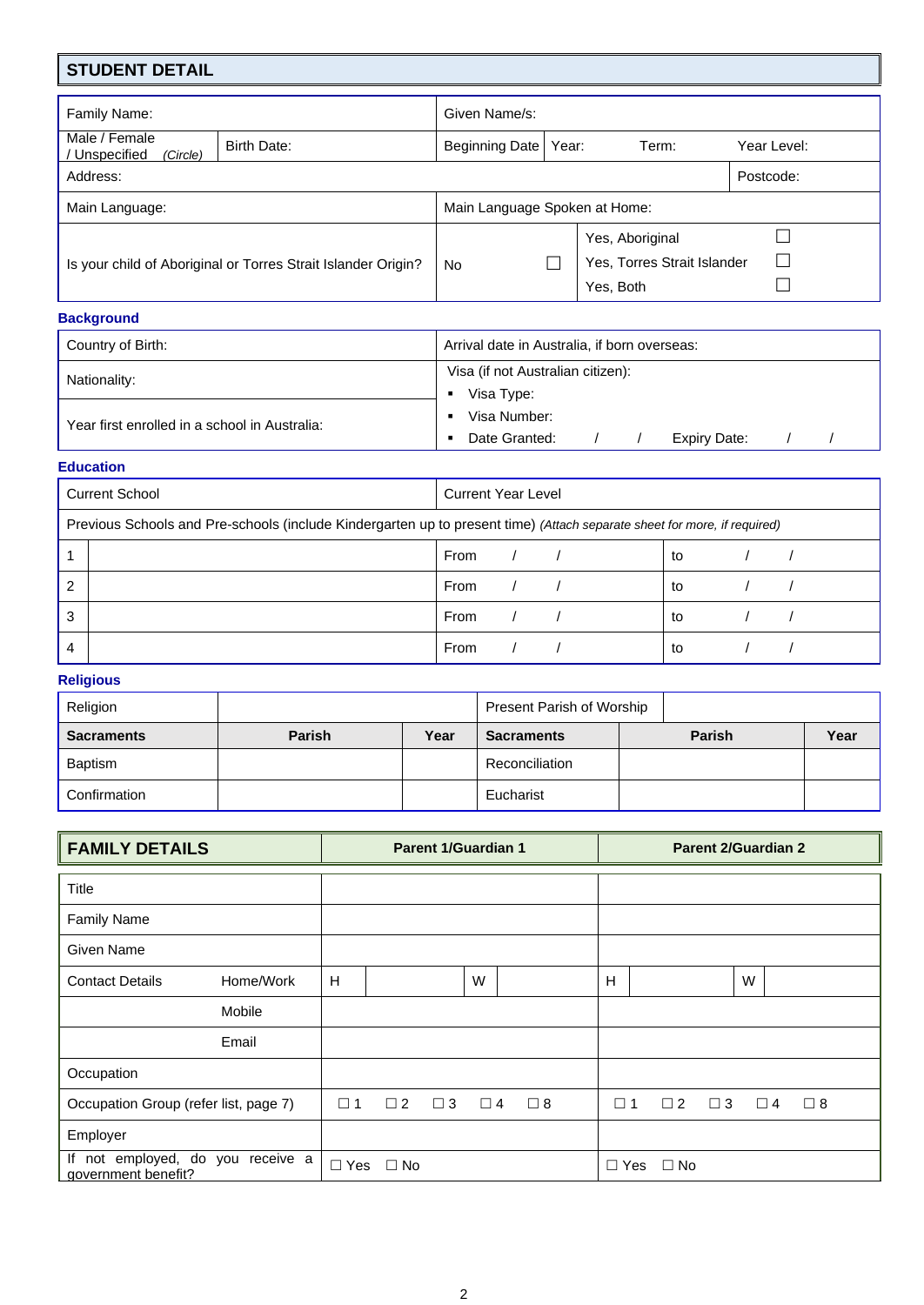|  | <b>FAMILY DETAILS (continued)</b> |  |
|--|-----------------------------------|--|
|--|-----------------------------------|--|

**Farent 1/Guardian 1 Parent 2/Guardian 2** 

| <b>Residential Address</b>                                                                                                                        |                |  |                |    |
|---------------------------------------------------------------------------------------------------------------------------------------------------|----------------|--|----------------|----|
|                                                                                                                                                   |                |  |                |    |
| Postal Address (if different)                                                                                                                     |                |  |                |    |
|                                                                                                                                                   |                |  |                |    |
| Relationship to child<br>Father/Mother/Foster/Step/Grandparent etc.                                                                               |                |  |                |    |
|                                                                                                                                                   | Yes, full time |  | Yes, full time |    |
| Child Resides with                                                                                                                                | Yes, part time |  | Yes, part time |    |
|                                                                                                                                                   | No             |  | No.            |    |
| Family Court or other relevant Court Order/Intervention Order or Parenting Plan?<br>(if Yes, a copy of the order is to be provided to the school) |                |  | Yes            | No |

| <b>Religious and Background</b>                      |                                                                                                                                                                                     |                                                                                                                                                                           |
|------------------------------------------------------|-------------------------------------------------------------------------------------------------------------------------------------------------------------------------------------|---------------------------------------------------------------------------------------------------------------------------------------------------------------------------|
| Religion                                             |                                                                                                                                                                                     |                                                                                                                                                                           |
| Main Language Spoken at Home                         |                                                                                                                                                                                     |                                                                                                                                                                           |
| Country of Birth                                     |                                                                                                                                                                                     |                                                                                                                                                                           |
| Cultural Background                                  |                                                                                                                                                                                     |                                                                                                                                                                           |
| Arrival date in Australia (if applicable)            |                                                                                                                                                                                     |                                                                                                                                                                           |
| <b>Residential Status</b>                            | Australian citizen<br>Permanent resident<br>Temporary resident                                                                                                                      | Australian citizen<br>Permanent resident<br>Temporary resident                                                                                                            |
| Visa (if not an Australian Citizen)                  | Visa Type:<br>Visa Number:<br>Date Granted:<br><b>Expiry Date:</b>                                                                                                                  | Visa Type:<br>٠<br>Visa Number:<br>٠<br>Date Granted:<br>٠<br><b>Expiry Date:</b><br>٠                                                                                    |
| <b>Highest School Year Completed</b><br>(Circle one) | 12<br>11<br>Year<br>10<br>9 or below                                                                                                                                                | 12<br>Year<br>11<br>10<br>9 or below                                                                                                                                      |
| Non-school (tertiary) qualifications                 | Bachelor's degree or above<br>$\Box$<br>Advanced Diploma / Diploma<br>$\Box$<br>Certificate I to IV (including trade<br>$\Box$<br>certificate)<br>□<br>No non-school qualifications | $\Box$<br>Bachelor's degree or above<br>□<br>Advanced Diploma / Diploma<br>Certificate I to IV (including trade<br>□<br>certificate)<br>□<br>No non-school qualifications |
| Are you an old scholar?                              | H<br>Yes<br><b>No</b><br>Years Attended:<br>to                                                                                                                                      | Yes<br><b>No</b><br>$\blacksquare$<br>Years Attended:<br>to                                                                                                               |

## **Other Students**

| Have you previously had a student at this school?<br>If yes, please indicate the names and dates attended. |     | $\sqcup$ Yes<br>$\mathbf{I}$ | <b>No</b>        |            |
|------------------------------------------------------------------------------------------------------------|-----|------------------------------|------------------|------------|
| Other school age children in the family                                                                    |     |                              |                  |            |
| Name                                                                                                       | M/F | <b>Birth Date</b>            | School attending | Year level |
|                                                                                                            |     |                              |                  |            |
|                                                                                                            |     |                              |                  |            |
|                                                                                                            |     |                              |                  |            |
|                                                                                                            |     |                              |                  |            |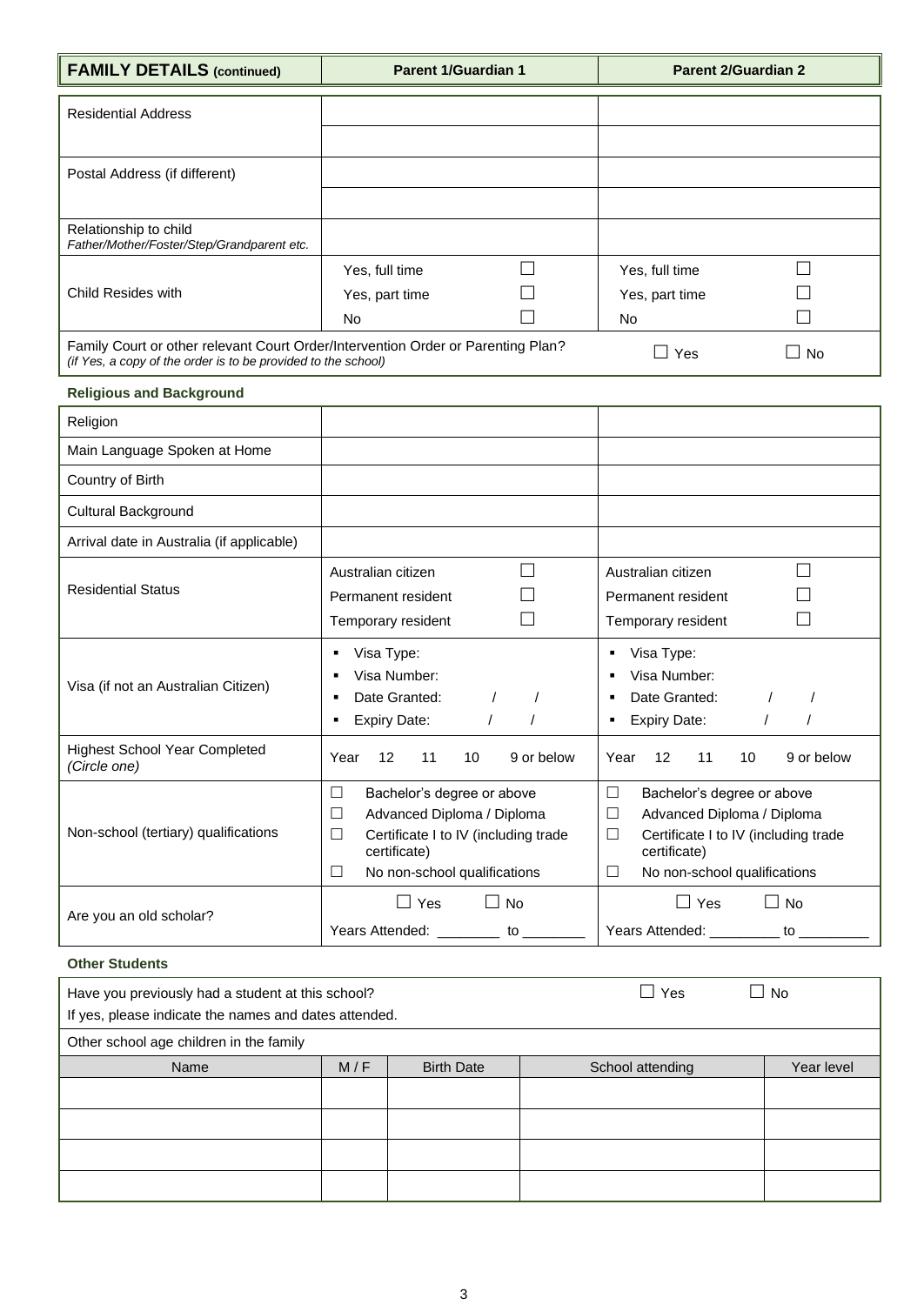|    | <b>ADDITIONAL NEEDS AND CONSIDERATIONS FOR STUDENTS</b><br>The following questions are to assist us in facilitating the smooth transition of students into the school setting.<br>If you answer Yes to any of the questions, please provide details, using attachments if necessary. |            |                     |
|----|--------------------------------------------------------------------------------------------------------------------------------------------------------------------------------------------------------------------------------------------------------------------------------------|------------|---------------------|
| a) | Does your child have any learning needs?                                                                                                                                                                                                                                             | $\Box$ Yes | $\Box$ No           |
| b) | Has your child attended any specialised agencies, special schools, units or centres?                                                                                                                                                                                                 | $\Box$ Yes | $\Box$ No           |
| C) | Has your child been assessed by a specialist service (e.g. speech pathologist, occupational therapist,<br>psychiatrist, psychologist, audiologist, optometrist or other specialist clinic/service                                                                                    | $\Box$ Yes | $\square$ No        |
| d) | Does your child have any special needs or considerations? (e.g. disabilities, allergies, restrictions on<br>physical activity)                                                                                                                                                       | $\Box$ Yes | $\square$ No        |
| e) | Does your child require any special provisions to be made by the school? (e.g. medication, disabled<br>access etc.)                                                                                                                                                                  | $\Box$ Yes | $\square$ No        |
| f) | Does your child have any infectious diseases?                                                                                                                                                                                                                                        | $\Box$ Yes | ∣ I No              |
| g) | Has your child ever been suspended from school, expelled or refused admission to another school?                                                                                                                                                                                     | $\Box$ Yes | $\Box$ No           |
| h) | Does your child have any special achievements, talents?                                                                                                                                                                                                                              | $\Box$ Yes | $\vert$ $\vert$ No  |
| i) | Is there any other information that the school should be aware of in order to meet your child's<br>educational needs? Please include required information with this application.                                                                                                     | Yes        | <b>No</b><br>$\Box$ |

# **OTHER INFORMATION**

| Please bring a copy of the following documents (as applicable) to your interview      |  |  |  |  |  |
|---------------------------------------------------------------------------------------|--|--|--|--|--|
| Latest school report and/or reference from previous schools (as applicable)           |  |  |  |  |  |
| Copies of any national tests results (e.g. NAPLAN), where available                   |  |  |  |  |  |
| Any Court order, Parenting Plan or related information affecting your child           |  |  |  |  |  |
| Documentation relating to special needs (any reports, action plans, assessments, etc) |  |  |  |  |  |
| Letter of support/reference from your Parish Priest / Minister of Religion            |  |  |  |  |  |

# **PLEASE INCLUDE WITH THIS APPLICATION**

 $\Box$  A copy of the birth certificate (or extract)  $\Box$  A copy of the Baptismal certificate  $\Box$  A copy of the Visa (if the child is not an Australian citizen)

Please explain your reasons for choosing this Catholic school for your child's education: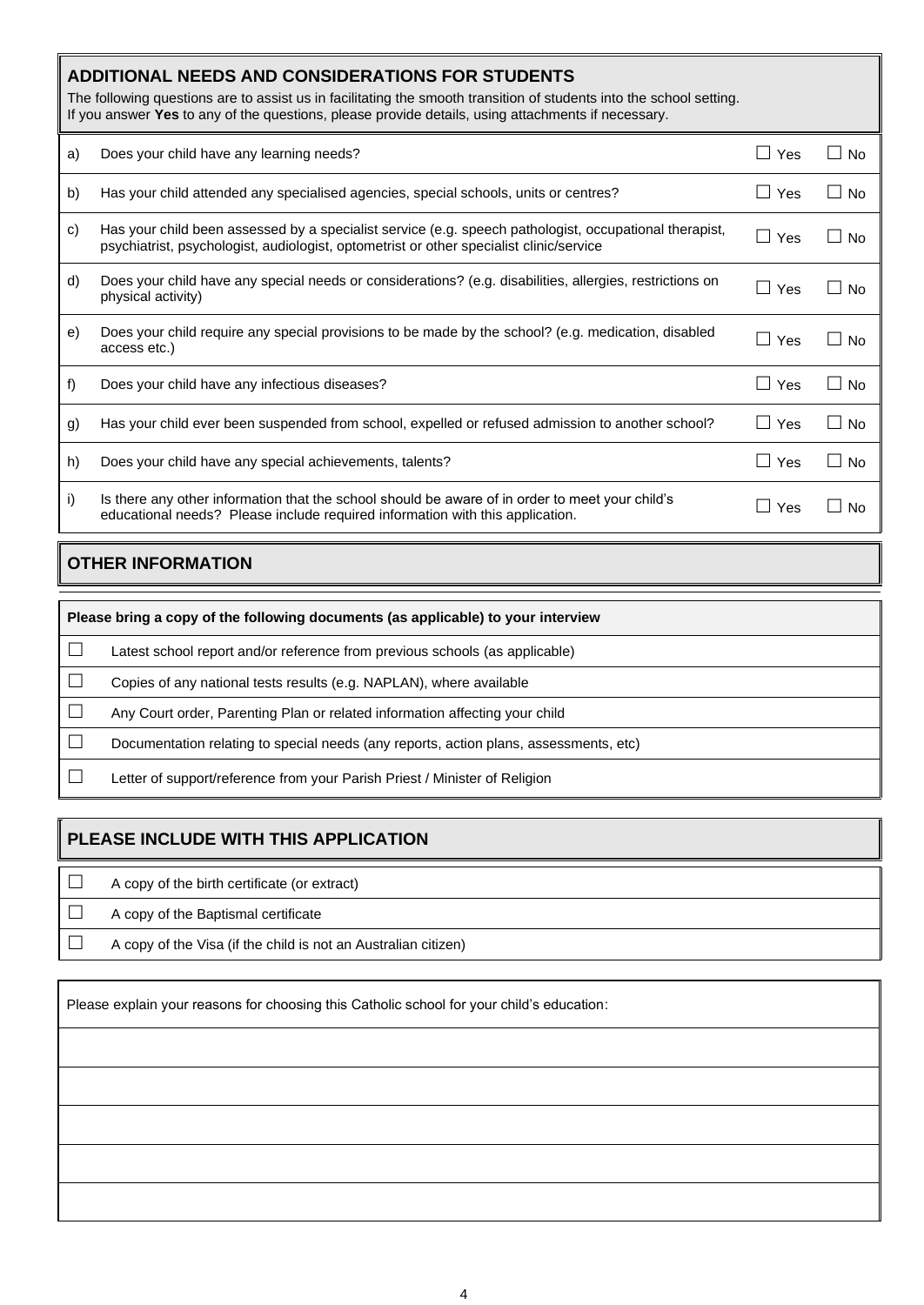# **RELEASE OF INFORMATION AND PRIVACY INFORMATION**

- 1. The School collects personal information, including sensitive information about pupils and parents or guardians, before and during the course of a pupil's enrolment at the School. This may be in writing or in the course of conversations. The primary purpose of collecting this information is to enable the School to provide schooling to pupils enrolled at the school, exercise its duty of care, and perform necessary associated administrative activities, which will enable pupils to take part in all the activities of the School.
- 2. Some of the information we collect is to satisfy the School's legal obligations, particularly to enable the School to discharge its duty of care.
- 3. Laws governing or relating to the operation of a school require certain information to be collected and disclosed. These include relevant Education Acts, and Public Health and Child Protection laws.
- 4. Health information about pupils is sensitive information within the terms of the Australian Privacy Principles (**APPs**) under the *Privacy Act 1988*. We may ask you to provide medical reports about pupils from time to time.
- 5. The School may disclose personal and sensitive information for educational, administrative and support purposes. This may include to: other schools and teachers at those schools; government departments (including for policy and funding purposes); the Catholic Education Office, the South Australian Commission for Catholic Schools, the School's local parish and diocese, other related church agencies/entities, and Schools within other Dioceses; medical practitioners; people providing educational, support and health services to the School, including specialist visiting teachers, sports coaches, volunteers, and counsellors; providers of learning and assessment tools; assessment and educational authorities, including the Australian Curriculum, Assessment and Reporting Authority (ACARA) and NAPLAN Test Administration Authorities (who will disclose it to the entity that manages the online platform for NAPLAN); people providing administrative and financial services to the School; anyone you authorise the School to disclose information to; and anyone to whom the School is required or authorised to disclose the information to by law, including child protection laws.
- 6. From time to time, the school may be required to communicate to parents that personal information has been requested by the Commonwealth and State Governments and the Catholic Education Office.
- 7. The school may disclose personal information (your name and address) to another Catholic school who may wish to provide you with information to assist you in choosing another Catholic school.
- 8. Personal information collected from pupils is regularly disclosed to their parents or guardians.
- 9. The School may use online or 'cloud' service providers to store personal information and to provide services to the School that involve the use of personal information, such as services relating to email, instant messaging and education and assessment applications. Some limited personal information may also be provided to these service providers to enable them to authenticate users that access their services. This personal information may reside on a cloud service provider's servers which may be situated outside Australia. Further information about the School's use of on online or 'cloud' service providers is contained in the School's Privacy Statement.
- 10. The School's Privacy Statement, accessible on the School's website, sets out how parents or pupils may seek access to and correction of their personal information which the School has collected and holds. However, access may be refused in certain circumstances such as where access would have an unreasonable impact on the privacy of others, where access may result in a breach of the School's duty of care to the pupil, or where pupils have provided information in confidence. Any refusal will be notified in writing with reasons if appropriate.
- 11. The School's Privacy Statement also sets out how parents and pupils can make a complaint about a breach of the APPs and how the complaint will be handled.
- 12. The School may engage in fundraising activities. Information received from you may be used to make an appeal to you. [It may also be disclosed to organisations that assist in the School's fundraising activities solely for that purpose.] We will not disclose your personal information to third parties for their own marketing purposes without your consent.
- 13. On occasions information such as academic and sporting achievements, pupil activities and similar news is published in School newsletters and magazines, on our intranet and on our website. This may include photographs and videos of pupil activities such as sporting events, school camps and school excursions. The School will obtain permissions from the pupil's parent or guardian (and from the student if appropriate) if we would like to include such photographs or videos [or other identifying material] in our promotional material or otherwise make this material available to the public such as on the internet.
- 14. We may include pupils' and pupils' parents' contact details in a class list and School directory.
- 15. If you provide the School with the personal information of others, such as doctors or emergency contacts, we encourage you to inform them that you are disclosing that information to the School and why.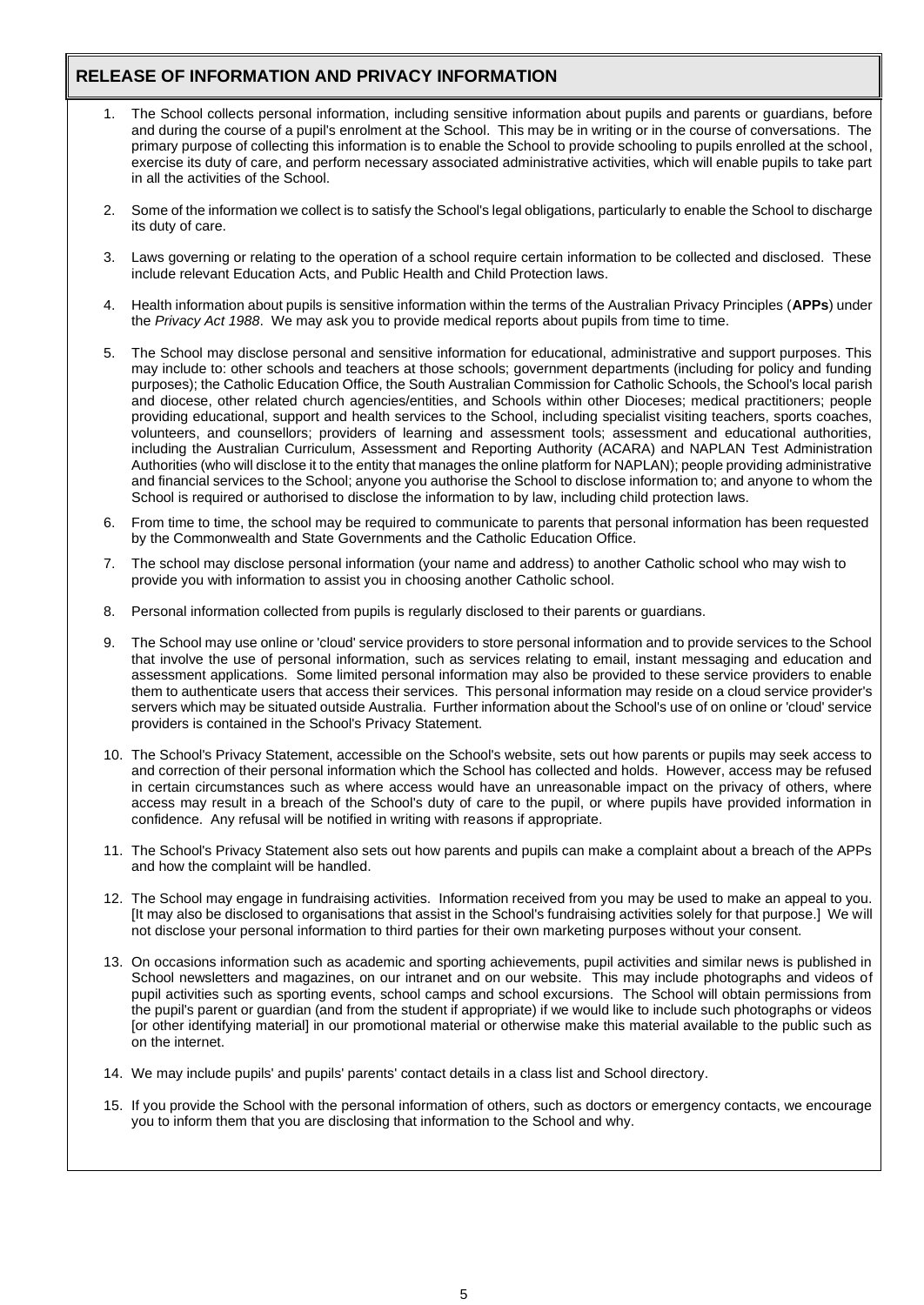# **PARENT/GUARDIAN DECLARATION**

| FANLINI/GUANDIAIN DECEANATION                                                                                                    |                                                                                                                                                                                                                                                                 |
|----------------------------------------------------------------------------------------------------------------------------------|-----------------------------------------------------------------------------------------------------------------------------------------------------------------------------------------------------------------------------------------------------------------|
| 1.                                                                                                                               | In applying to enrol my /our child at this school, I/we accept that s/he will be educated in the Catholic faith within a Christian<br>educational environment.                                                                                                  |
| 2.                                                                                                                               | I/we accept that support of school staff and cooperation concerning school activities is essential.                                                                                                                                                             |
| 3.                                                                                                                               | I/we accept that I/we will abide by school policies as amended from time to time.                                                                                                                                                                               |
| 4.                                                                                                                               | I/we accept that participation in camps is compulsory and that membership in school sporting teams takes priority over<br>competing sporting interests.                                                                                                         |
| 5.                                                                                                                               | I/we accept that the school reserves the right to suspend or expel a student for serious or continued breaches of school<br>rules, regulations and/or policies, including conduct that brings into disrepute the good name and reputation of the School.        |
| 6.                                                                                                                               | I/we accept the standards the school sets regarding grooming, uniform and personal presentation.                                                                                                                                                                |
| 7.                                                                                                                               | I/we accept responsibility for the payment of tuition fees and other costs associated with the education of my/our child as<br>determined and amended from time to time by the school (except where exemptions/remissions have been sought and<br>granted).     |
| 8.                                                                                                                               | I/we accept that the school does not accept liability for damage or loss of any personal possessions of students and that<br>insurance for my/our child's personal possessions is my/our responsibility.                                                        |
| 9.                                                                                                                               | I/we consent to the school obtaining information about my/our child, where necessary, from previous schools or<br>agencies/professionals.                                                                                                                       |
| 10.                                                                                                                              | I/we consent to my/our basic family details (name, email address and telephone number) being revealed to: State Dental<br>Clinic and to other Catholic schools who may wish to provide me/us with information to assist in choosing another Catholic<br>school. |
| 11.                                                                                                                              | I/we consent to my/our personal details (contact name, telephone number, address) being disclosed for pastoral support<br>and Thanksgiving campaigns to the Parish in which I/we reside.                                                                        |
| 12.                                                                                                                              | I/we declare that all of the information provided in this application is, to the best of my/our knowledge, true and accurate.                                                                                                                                   |
| 13.                                                                                                                              | I/we acknowledge and, if my/our application is successful, accept and agree to all of the above terms and conditions<br>(clauses 1-12)                                                                                                                          |
|                                                                                                                                  |                                                                                                                                                                                                                                                                 |
|                                                                                                                                  |                                                                                                                                                                                                                                                                 |
|                                                                                                                                  |                                                                                                                                                                                                                                                                 |
| PLEASE NOTE: In due course, you will be contacted regarding your application for enrolment. If you accept an offer of enrolment, |                                                                                                                                                                                                                                                                 |

the terms and conditions detailed in this *Application for Enrolment* are incorporated in the Enrolment Contract.